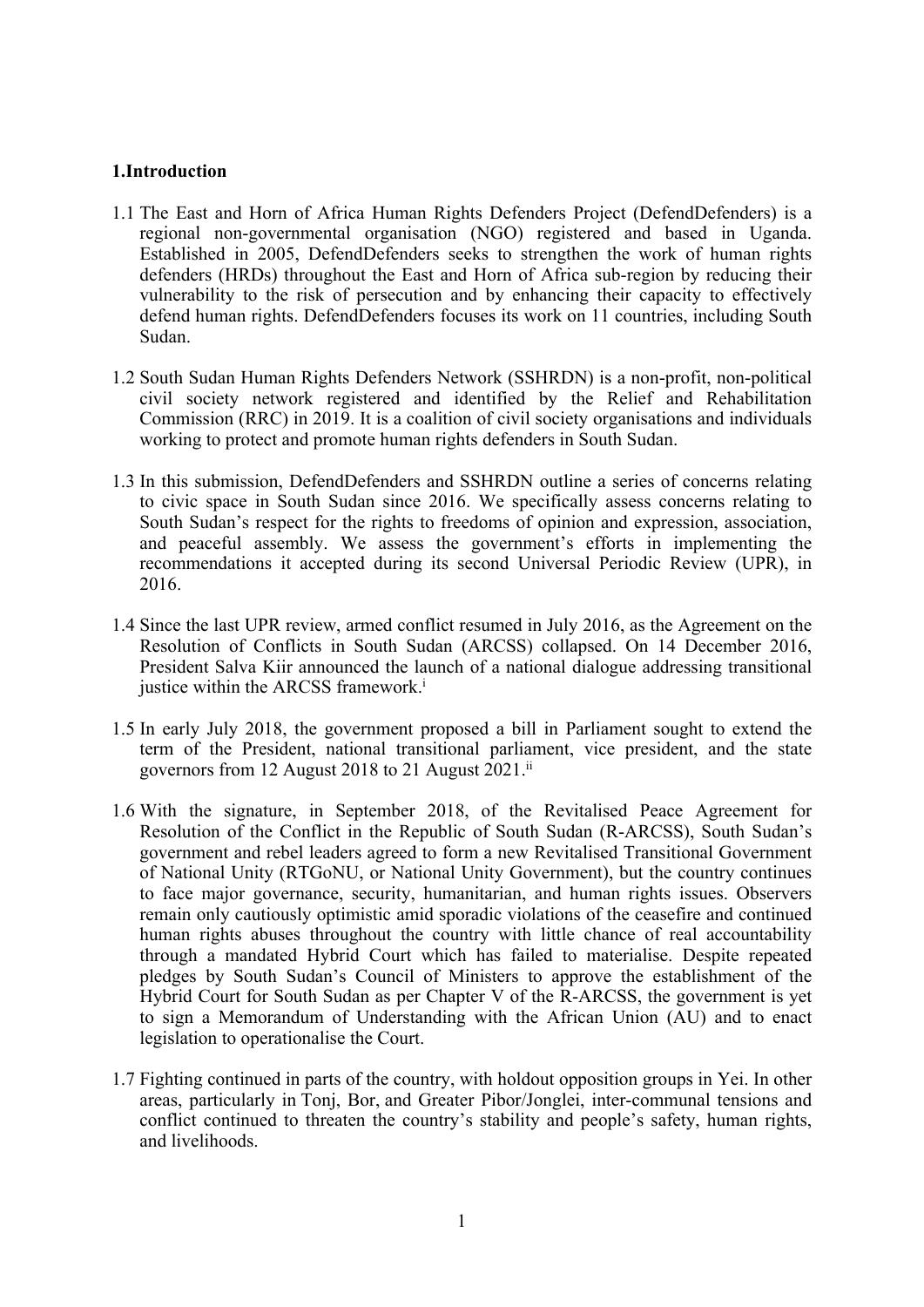- 1.8 In November 2019, after weeks of uncertainty and <sup>a</sup> first six-month extension of the deadline, the governmen<sup>t</sup> of South Sudan and the opposition postponed the creation of <sup>a</sup> unity governmen<sup>t</sup> for <sup>a</sup> further 100 days. Following this, the US governmen<sup>t</sup> recalled their ambassador on 25 November, citing the failure to form <sup>a</sup> unity government. In February 2020, <sup>a</sup> transitional governmen<sup>t</sup> of national unity was formed by former warring factions, including the government, led by President Salva Kiir, and the Sudan People's Liberation Movement-in-Opposition (SPLM-IO), with Riek Machar appointed as First Vice-President.<sup>iii</sup>
- 1.9 Positively, on 29 January 2021, South Sudan'<sup>s</sup> cabinet approved the process of establishing <sup>a</sup> Commission for Truth, Reconciliation and Healing, <sup>a</sup> Hybrid Court for South Sudan, and <sup>a</sup> Compensation and Reparation Authority, as planned in the 2018 R-ARCSS.<sup>iv</sup> However, concrete action is needed to operationalise these mechanisms and to hold perpetrators of the most serious crimes to account. The governmen<sup>t</sup> has repeatedly delayed and obstructed the process of establishing the Hybrid Court. The January 2021 announcement follows similar announcements. The Council of Ministers now seems to have authorised the Ministry of Justice and Constitutional Affairs to move ahead with the establishment of the three transitional justice mechanisms, but the key issue remains as to whether this plan will be implemented in practice.
- 1.10 In February 2021, the state governments were fully formed amidst rising intercommunal clashes in the states that were previously attributed to leadership vacuum. Also, with the formation of the new state governments, new positions of human rights advisors to all the state governors were created, with the aim of improving human rights agendas in the government.
- 1.11 Ahead of the 46th session of the UN Human Rights Council (UNHRC), <sup>a</sup> group of 38 CSOs, including DefendDefenders and CIVICUS, issued <sup>a</sup> letter calling for the extension of the mandate of the UN Commission on Human Rights in South Sudan (CHRSS). v
- 1.12 While South Sudan'<sup>s</sup> governmen<sup>t</sup> has taken measures to create peace and signed the R-ARCSS to reach <sup>a</sup> permanen<sup>t</sup> ceasefire, we remain concerned over the situation in South Sudan. Human rights violations and abuses and violations of international humanitarian law continue, including rape and sexual and gender-based violence (SGBV), deliberate starvation of civilians, recruitment and use of children in armed conflict, as well as inter-communal violence, serious humanitarian challenges, and attacks on civil society and civic space, evidenced by routine violations of the right to freedom of expression, unlawful arrests, prolonged detentions and torture of critics and perceived dissidents, sustained pressure over human rights defenders (HRDs), journalists, and other independent actors. Impunity for violations and abuses remains widespread, in particular at the command responsibility level. South Sudan is currently rated "Closed" by **CIVICUS** Monitor<sup>vi</sup>
	- $\bullet$  Section 2 of this submission assesses South Sudan'<sup>s</sup> implementation of recommendations concerning freedom of opinion and expression.
	- $\bullet$  Section 3 assesses South Sudan'<sup>s</sup> implementation of recommendations concerning freedom of peaceful assembly.
	- $\bullet$  Section 4 assesses South Sudan'<sup>s</sup> implementation of recommendations concerning freedom of association.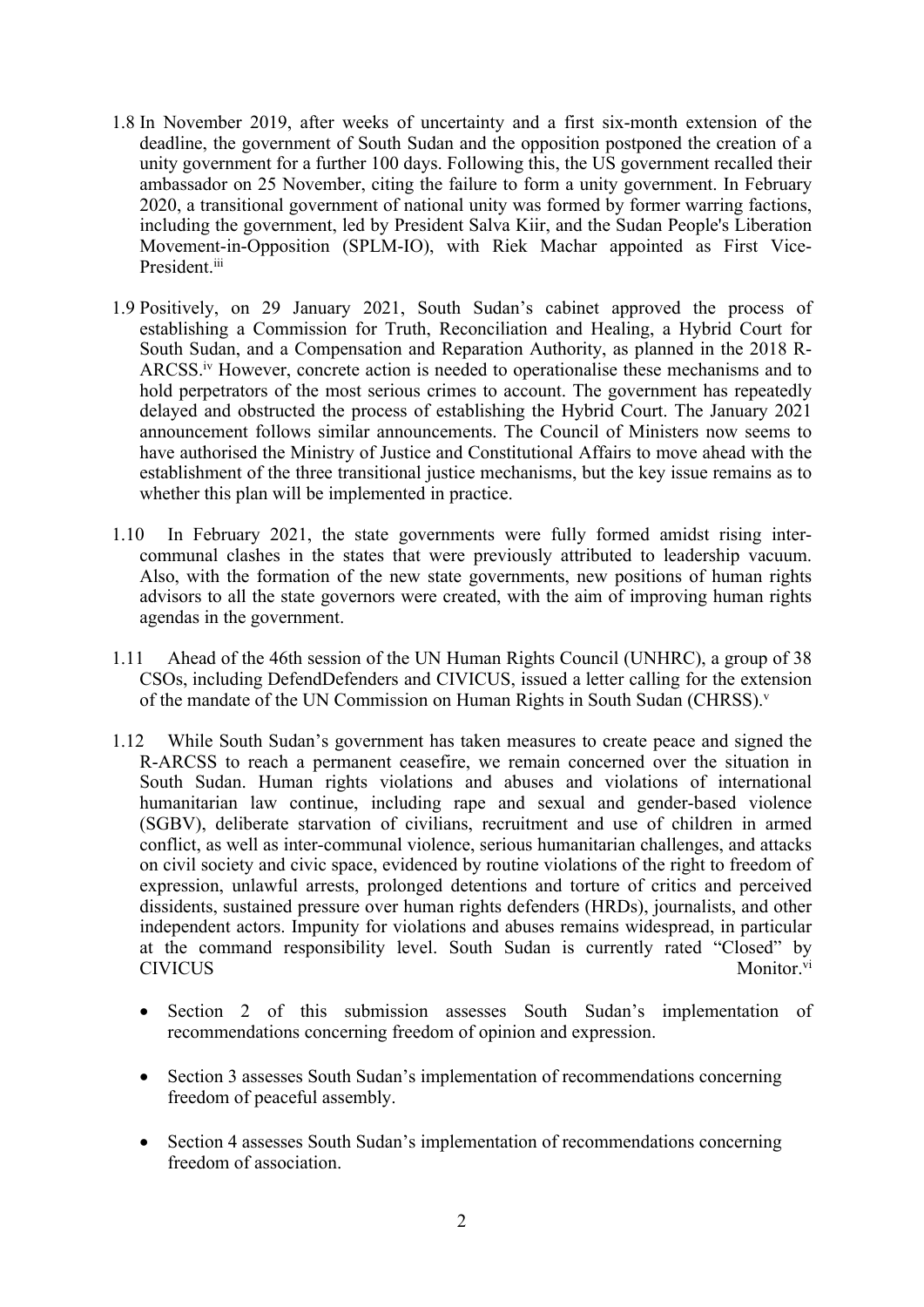- $\bullet$ Section 5 contains recommendations to address ongoing restrictions on civic space.
- c • Section 6 contains an annex of implementation of  $2<sup>nd</sup>$  cycle UPR recommendations related to civic space.

## **2. Freedom of opinion and expression**

- 2.1 During its second UPR review, the governmen<sup>t</sup> of South Sudan received 12 recommendations relating to freedom of opinion and expression, including freedom of press. It accepted nine and noted three.
- 2.2 Article 19 of the ICCPR guarantees the right to the freedom of opinion and expression in all its dimensions. Additionally, the Transitional Constitution of the Republic of South Sudan (TCSS, 2011) enshrines the right to freedom of expression. Article 24(1) provides that "Every citizen shall have the right to the freedom of expression, reception and dissemination of information, publication, and access to the press without prejudice to public order, safety or morals as prescribed by law." Article 24(2) further outlines that "all levels of governmen<sup>t</sup> shall guarantee freedom of the press and other media as shall be regulated by law in <sup>a</sup> democratic society."vii
- 2.3 We welcome the establishment of the Media Authority, the key regulatory institution aimed at promoting freedom of the media. Despite this positive development, state institutions including security forces misuse national laws to censor and restrict freedom of expression. The Media Authority itself has come under criticism for its role in the imposition of undue restrictions to journalists' work.<sup>viii</sup>
- 2.4 The legislative framework is not fully in line with constitutional provisions that protect freedom of opinion and expression. Various laws enacted – notably the Penal Code Act  $(2008)$ ,<sup>ix</sup> the Media Authority Act (2013), and National Security Service Act (2014) – have in practice increased restrictions on freedom of opinion and expression.
- 2.5 The governmen<sup>t</sup> noted three recommendations on the basis that the "National Security Act (2014) does not intrude upon the rights of citizens" and "any case of detention or arrest of any member of the civil society or journalist is always due to violation of the media laws or Non-Governmental Organisation Act."<sup>x</sup> Concerns have been mounting over the government'<sup>s</sup> interference in citizens' enjoyment of their right to freedom of expression, in various forms, which has contributed to the shrinking of civic space and resulted in growing self-censorship. In June 2020, <sup>a</sup> civil society activist, Gurush Wen was arbitrary arrested and detained for 14 days without trial for simply putting up <sup>a</sup> campaign billboard for accountability and transparency.<sup>xi</sup> In September 2019, the CHRSS indicated that "surveillance and securitization have created <sup>a</sup> climate of fear and heightened paranoia among civil society."
- 2.6 Since the last UPR cycle, South Sudan'<sup>s</sup> crackdown on freedom of opinion and expression, including freedom of the press, has intensified. Cases of journalists being abducted, threatened, killed, and arbitrarily arrested due to their work were documented in reports. According to <sup>a</sup> Human Rights Watch repor<sup>t</sup> released in December 2020, South Sudan'<sup>s</sup> National Security Service (NSS) tortured and killed journalists at <sup>a</sup> detention centre.<sup>xii</sup> The report details the testimonies of journalists who were arrested and detained after writing articles about opposition parties. Amnesty International'<sup>s</sup> 2021 repor<sup>t</sup> found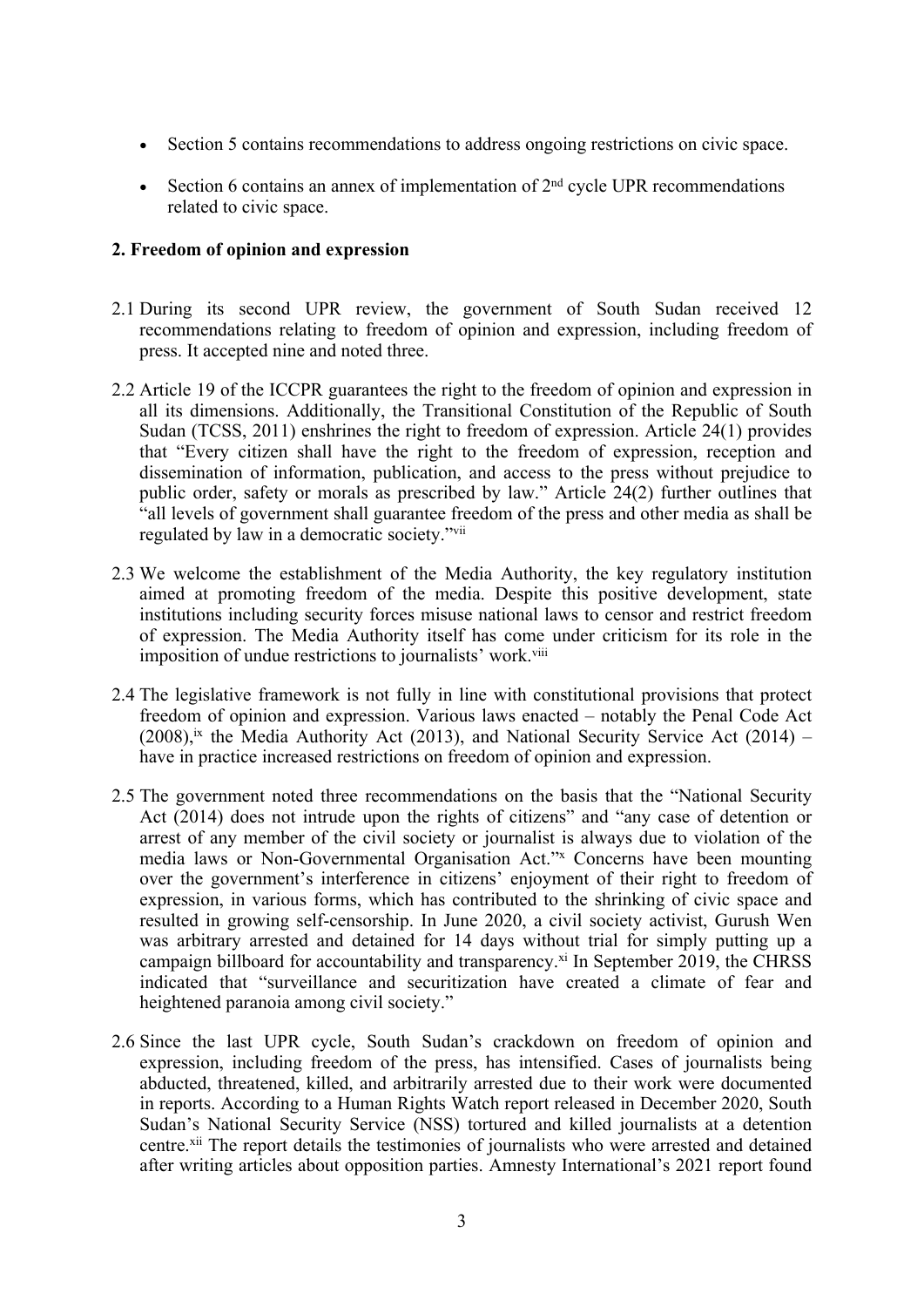that the NSS was using abusive surveillance methods to target journalists, activists, and opposition members.<sup>xiii</sup> DefendDefenders'last report, published in May 2020, presents similar findings. The repor<sup>t</sup> shows that HRDs and independent actors have been operating under increasing pressure. It documents patterns of repression, which have resulted in mounting fear and self-censorship, in particular among those who monitor, work, and repor<sup>t</sup> on issues deemed sensitive, which include human rights, lack of accountability, governance, and implementation of the provisions of the peace agreement, including transitional security arrangements and transitional justice institutions.<sup>xiv</sup>

- 2.7 On 14 September 2020, Zachariar Makuach, <sup>a</sup> freelance journalist, was criminally charged and sentenced to one year imprisonment and <sup>a</sup> fine of 5,000 South Sudan Pounds (SSP). xv Subsequently, *Agamlong Newspaper*, the local newspaper he was contributing to, was indefinitely suspended. Similarly, <sup>a</sup> local newspaper reporter for *No. 1 Citizen*, Mr. Jackson Ochaya, was also reported to have been arrested, harassed, and jailed on 1 September 2020 for having conducted an interview with a rebel group.<sup>xvi</sup>
- 2.8 On 10 October 2016, <sup>a</sup> reporter for the Arabic-language daily *AlMaugif,* Malek Bol, was abducted and found alive in a Juba graveyard.<sup>xvii</sup> Similarly, On 26 September 2016, Isaac Vuni'<sup>s</sup> body was found dumped on <sup>a</sup> farm. xviii The freelance journalist had been abducted four months earlier. On 29 August 2017, Christopher Allen, <sup>a</sup> US freelance reporter and photographer, was killed while covering the conflict between governmen<sup>t</sup> troops and rebels in Kaya.<sup>xix</sup> He was among the 19 people killed in the crossfire between the governmen<sup>t</sup> and SPLA-IO.
- 2.9 The South Sudanese governmen<sup>t</sup> continued to unduly restrict freedom of opinion and expression by suspending and closing down media outlets. On 11 November 2016, the NSS closed *Eye Radio* temporarily. xx The NSS locked four studios, switched of the transmitter, and ordered the staff to leave. The radio station reopened on 19 November 2016.<sup>xxi</sup>
- 2.10 On 1 May 2017, the Media Authority banned the operations of *Al-Jazeera English* in Juba.<sup>xxii</sup> The suspension followed several stories covering the clashes between the governmen<sup>t</sup> and the rebel forces and references to the governmen<sup>t</sup> sustaining significant loses. On 9 March 2018, the Media Authority suspended *Radio Miraya*, <sup>a</sup> UN-backed station for "persistent non-compliance and refusal to be regulated."<sup>xxiii</sup>
- 2.11 The Association for Media Development (AMDISS) revealed that the *Nation Mirror* and *Juba Monitor* had at least six articles removed by NSS in the first week of August alone. xxiv On 15 September 2016, NSS officials closed the *Nation Mirror* for "engaging in activities that are incompatible with "the newspaper's registration status." XXXV Prior to the closure, the newspaper published <sup>a</sup> story which claimed that President Salva Kiir and Vice President Riek Machar had accumulated wealth and invested in properties abroad.
- 2.12 Moreover, in an attempt to censor online content, the governmen<sup>t</sup> deliberately targeted online media outlets. On 17 July 2017, the authorities blocked four sites including: Sudan Tribune, *Radio Tamazuj*, and two popular blogs, *Nyamilepedia,* and Paanluel Wel.<sup>xxvi</sup> The South Sudan National Communication Authority (SSNCA) claimed that the websites were blocked to protect citizens from the dissemination of "subversive material."
- 2.13 On 7 January 2019, the South Sudanese Media Authority ordered *Al-Watan* newspaper to stop reporting on the ongoing protests in Sudan and to issue an apology to the Sudan embassy in Juba within 72 hours. XXVII The newspaper rejected this order. On 17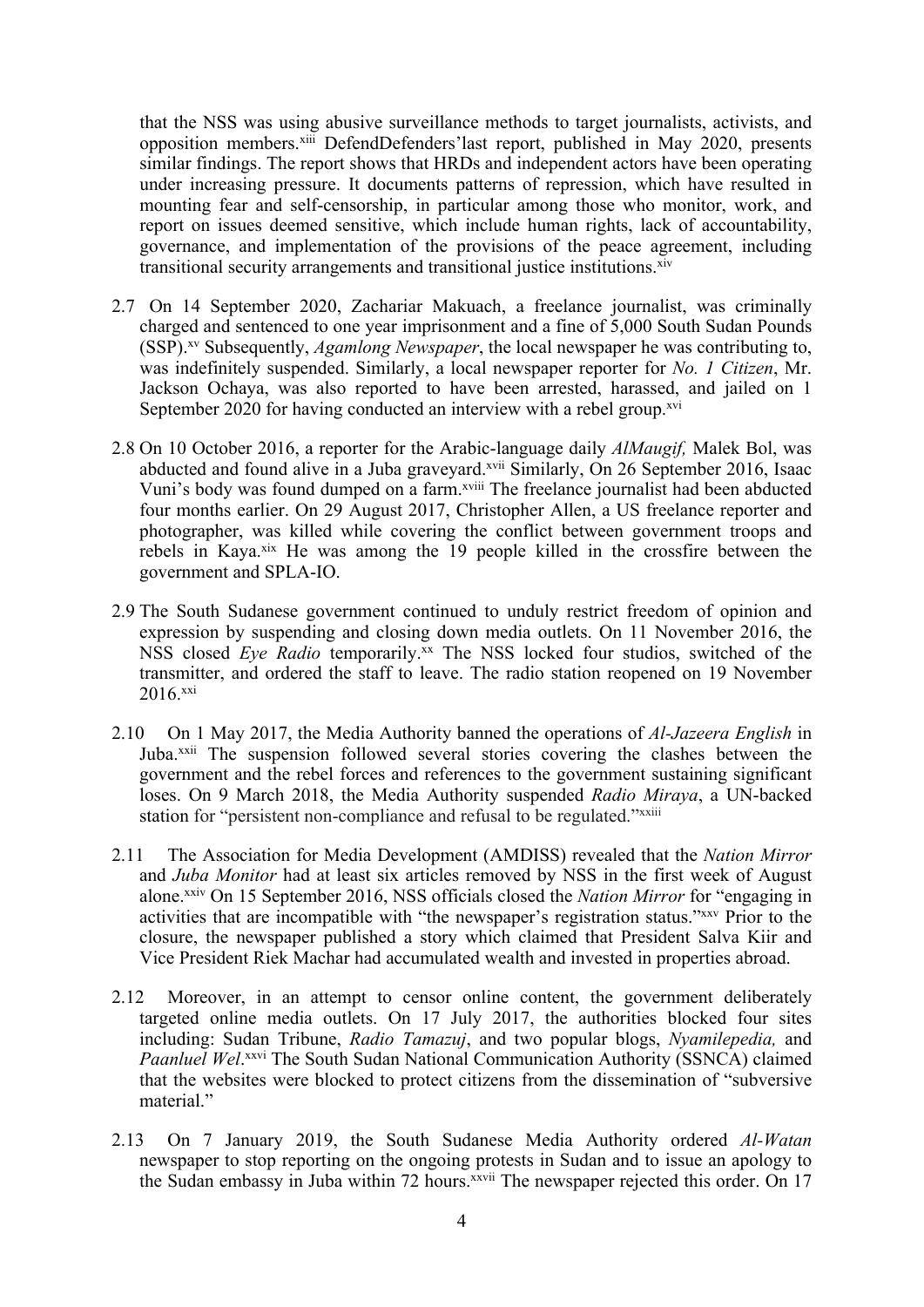July 2019, Michael Christopher, editor in chief of *Al-Watan*, newspaper was arrested.<sup>xxviii</sup> The South Sudanese authorities seized his passpor<sup>t</sup> and detained him as he attempted to fly to Nairobi.

- 2.14 International journalists are subjected to multiple restrictions. The Media Authority rejected visas and accreditation lodged by foreign journalists. At least 20 foreign reporters' accreditation were rejected.xxix
- 2.15 Additionally, international journalists face threats and the risks of detention and arrest. On 28 May 2016, South Sudanese soldiers detained two American journalists. On 30 May 2016, Justin Lynch, <sup>a</sup> freelancer for the Associated Press, was "roughed up" by SPLA soldiers in Yei.<sup>xxx</sup> On 7 December 2016, NSS agents detained and deported him. The NSS mentioned that Lynch's reporting was "too critical" of the government.<sup>xxxi</sup>

### **<sup>3</sup> Freedom of peaceful assembly**

- 3.1 Article 21 of the ICCPR guarantees the right to peaceful assembly. Article 25 of South Sudan's Constitution further guarantees the right to peaceful assembly.<sup>xxxii</sup> During South Sudan'<sup>s</sup> second UPR review, the governmen<sup>t</sup> received four recommendations relating to freedom of peaceful assembly. It supported three recommendations and noted one.
- 3.2 According to <sup>a</sup> 2019 repor<sup>t</sup> published by Freedom House, protests rarely occur in the current conditions of conflict, displacement, and hunger. Therefore, South Sudan'<sup>s</sup> commitment to the right to freedom of peaceful assembly under the constitution has not been fully tested.<sup>xxxiii</sup>
- 3.3 In the few instances of protests that did occur, authorities restricted freedom of peaceful assembly by threatening and arresting protestors and violently dispersing demonstrations. For instance, on 16 May 2019, <sup>a</sup> group of South Sudanese youth planned <sup>a</sup> cross border protest organized by the Red Card Movement (RCM). However, on 7 May 2019, Minister of Information Michael Makuei Lueth threatened protestors. On 21 May 2019, President Salva Kiir echoed those threats publicly, stating: "If the governmen<sup>t</sup> closes its mind and decides to use automatic weapons, why do you want to die for nothing?"*xxxiv* We deem these threats to be unacceptable.
- 3.4 In the same incident, the NSS conducted <sup>a</sup> door-to-door search in people'<sup>s</sup> home and closed public spaces in Juba. Three security officials arrested Grang Aher, <sup>a</sup> member of RCM on 19 May 2019, for his associations with the movement.<sup>xxxv</sup> He was later released on 23 May 2019.
- 3.5 On 4 June 2020, Jonglei Secretary-General, Mabior Atem, publicly warned anyone going for <sup>a</sup> peaceful demonstration in Bor in the name of showing solidarity with the Juba protestors for an incident where <sup>a</sup> soldier of the South Sudan People'<sup>s</sup> Defence Force (SSPDF) opened fire at <sup>a</sup> group of angry protestors in Sherikat, killing five civilians. Atem said: "Anybody who is going to go on the road again in the name of the incident which happened in Juba, we will arrest them. No compromise on that."*xxxvi* Again, there is no justification, and no legal basis, for this blanket restriction on the right to freedom of peaceful assembly.
- 3.6 On 30 March 2021, South Sudanese police arrested several protestors and activists who were demanding for better health services. Activists, civilians, and motorcyclists, known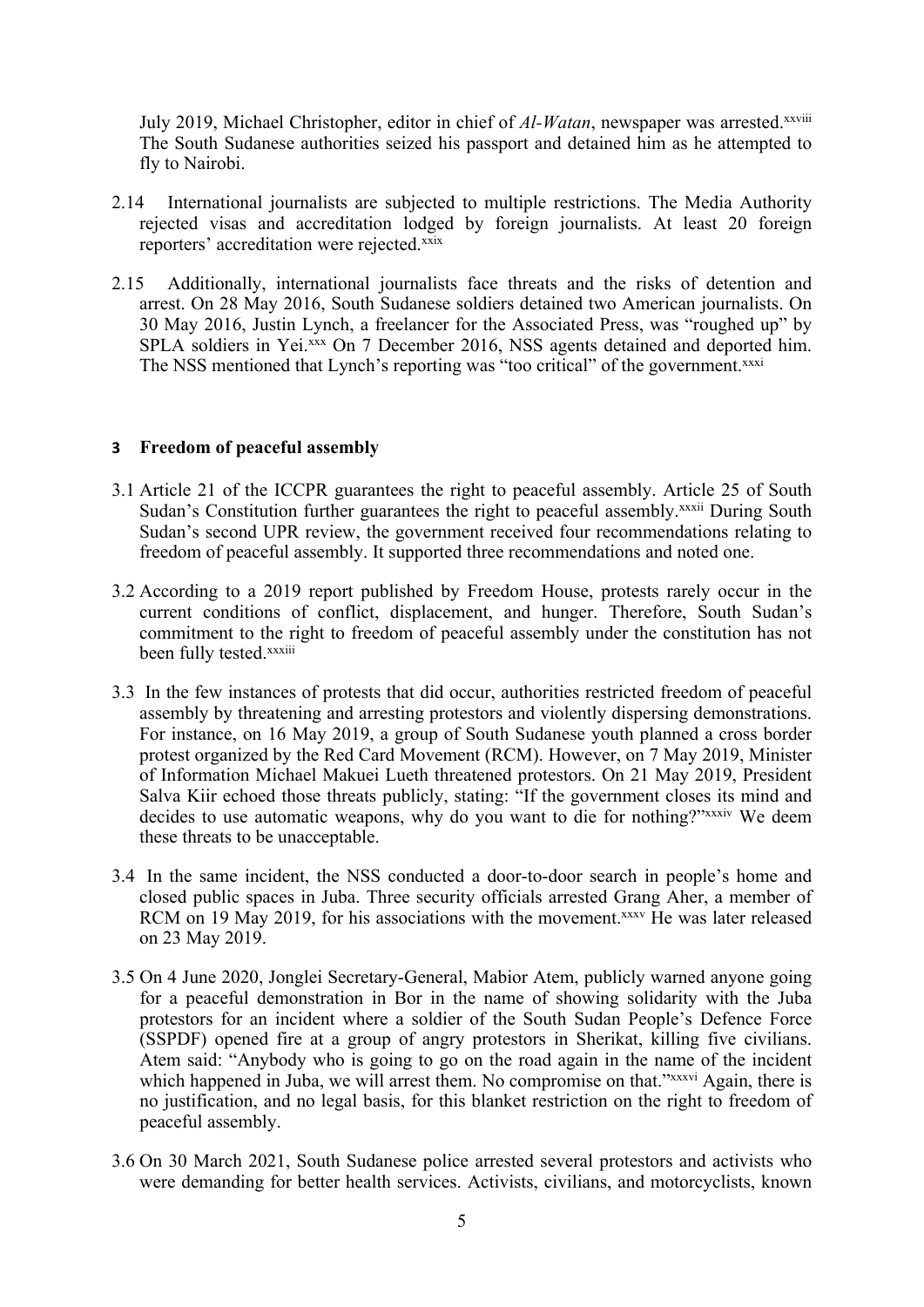as "*boda boda*" riders, held demonstrations in Juba following the death of South Sudanese singer Trisha Cee and a *boda boda* rider in a road accident.<sup>xxxvii</sup> The protestors were later released.

## **4 Freedom of association**

- 4.1 Article 22 of the ICCPR also protects the right to freedom of association. However, concerns have been mounting over the government'<sup>s</sup> onslaught on independent trade unions and their leaders. Article 25 (1) of the Constitution stipulates: "The right to peaceful assembly is recognized and guaranteed; every person shall have the right to freedom of association with others, including the right to form or join political parties, associations and trade or professional unions for the protection of his or her interests." However, concerns have been mounting over the government'<sup>s</sup> crackdown on press associations. The Media Authority Act (2013) has been used to restrict the operations of media houses and to censor information. In late October 2017, South Sudan'<sup>s</sup> Media Authority suspended three press associations as they registered for operating licenses.<sup>xxxviii</sup>
- 4.2 In 2016, the governmen<sup>t</sup> adopted the Non-Governmental Organisations Act (NGO Act, 2016), which requires NGOs to seek written permission to hold <sup>a</sup> bank account or conduct any activities. Additionally, as per the Act, 80 percent of staff members must be South Sudanese citizens. The stifling regulations make it harder for NGOs to carry out their work. Between January and September 2019, the United Nations Mission in South Sudan (UNMISS) recorded 124 instances where the governmen<sup>t</sup> prevented it from assisting civilians.<sup>xxxix</sup>
- 4.3 HRDs in South Sudan continue to face threats, intimidation, kidnappings, and torture, in an extremely volatile political environment. According to the CIVICUS Monitor, South Sudan remains one of the most dangerous countries in the world for aid workers.<sup>xl</sup>
- 4.4 HRDs and aid workers are being targeted by both states and non-state actors, rebel Sudan People'<sup>s</sup> Liberation Movement-in-Opposition (SPLM-IO) held seven aid workers for nearly three weeks before releasing them on 15 April 2018. SPLA-IO accused the aid workers of being "government spies."<sup>xli</sup> Separately, on 30 April 2018, ten aid workers were released by the SPLA-IO after being held for a week.<sup>xlii</sup>
- 4.5 In October 2019, three UN staff members were killed in <sup>a</sup> crossfire between the governmen<sup>t</sup> forces and the National Salvation Front. xliii On <sup>5</sup> October 2020, <sup>a</sup> convoy carrying food aid was attacked. Three World Food Programme personnel were shot and sustained serious injuries in an attack, and one member went missing and is presumed dead.<sup>xliv</sup> According to UN Office for the Coordination of Humanitarian Affairs (OCHA), at least 100 aid workers have died since the beginning of the conflict in 2013.<sup>xlv</sup>
- 4.6 On 29 May 2020, Kanybil Noon, <sup>a</sup> civil society activist, was arbitrarily arrested and detained in the main NSS detention facility in Juba, known as the "Blue House."xlvi In June 2020, <sup>a</sup> lawyer filed an application to the High Court in Juba for him to be unconditionally released or brought before <sup>a</sup> court. His health was deteriorating, and he was denied medical care until he was released without charge on 22 September 2020.
- 4.7 On 25 October 2018, the governmen<sup>t</sup> announced that it would release five political prisoners. While the R-ARCSS indicates the release of several key rebel leaders, none of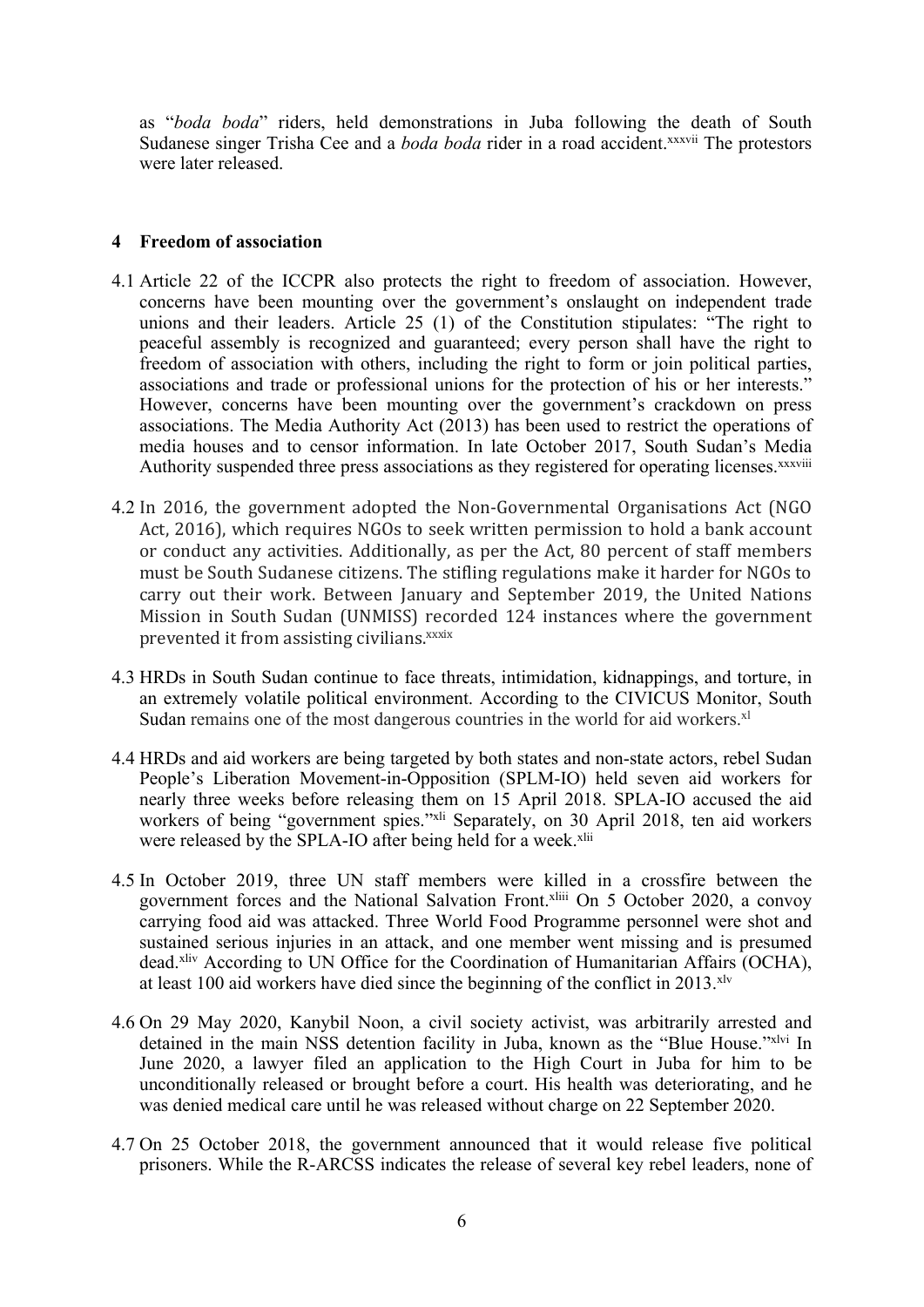the five appear to be high-ranking rebel officials.

# 5 **Recommendations**

We are concerned about the failure by the South Sudanese governmen<sup>t</sup> to meaningfully implement the recommendations it accepted in relation to civic space during its second UPR. The patterns documented point to <sup>a</sup> lack of political will to operationalise and implement the recommendations, many of which do not require financial resources or enhanced technical capacity to be complied with.

We urge the governmen<sup>t</sup> of South Sudan to implement the recommendations formulated not just in the framework of the UPR, but by <sup>a</sup> range of independent actors, including international and African human rights bodies and mechanisms, including the UN Human Rights Council, the CHRSS, and the African Commission on Human and Peoples' Rights. We urge the governmen<sup>t</sup> to create and maintain, in law and in practice, online as well as offline, an enabling environment for civil society and the media to operate in accordance with the rights enshrined in the Constitution of South Sudan as well as international and regional instruments South Sudan is <sup>a</sup> party to.

# 5.1 **Regarding freedom of opinion and expression**

- Amend the National Security Service Act (2014), the Penal Code Act (2008), and the Media Authority Act (2013) to bring them in line with international standards on the right to freedom of opinion and expression;
- Immediately end arbitrary arrests and detention of journalists and activists;
- Investigate and hold perpetrators to account in fair trials for violence, threats, and murder, and any illegal acts committed against human rights defenders, journalists, and independent actors exercising their right to freedom of expression;
- Reinstate media outlets, online blogs and newspapers that have been suspended or sanctioned;
- Unconditionally and immediately release all journalists and human rights defenders detained solely for their work; and
- Cease unwarranted raids on media outlets.

### 5.2 **Regarding freedom of peaceful assembly**

 $\bullet$  Send clear instructions to all security forces and agents to refrain from using excessive and lethal force while dispersing protests; force may only be used when strictly necessary, and in <sup>a</sup> proportionate manner, in line with the Basic Principles on the Use of Force and Firearms by Law Enforcement Officials, xlvii and the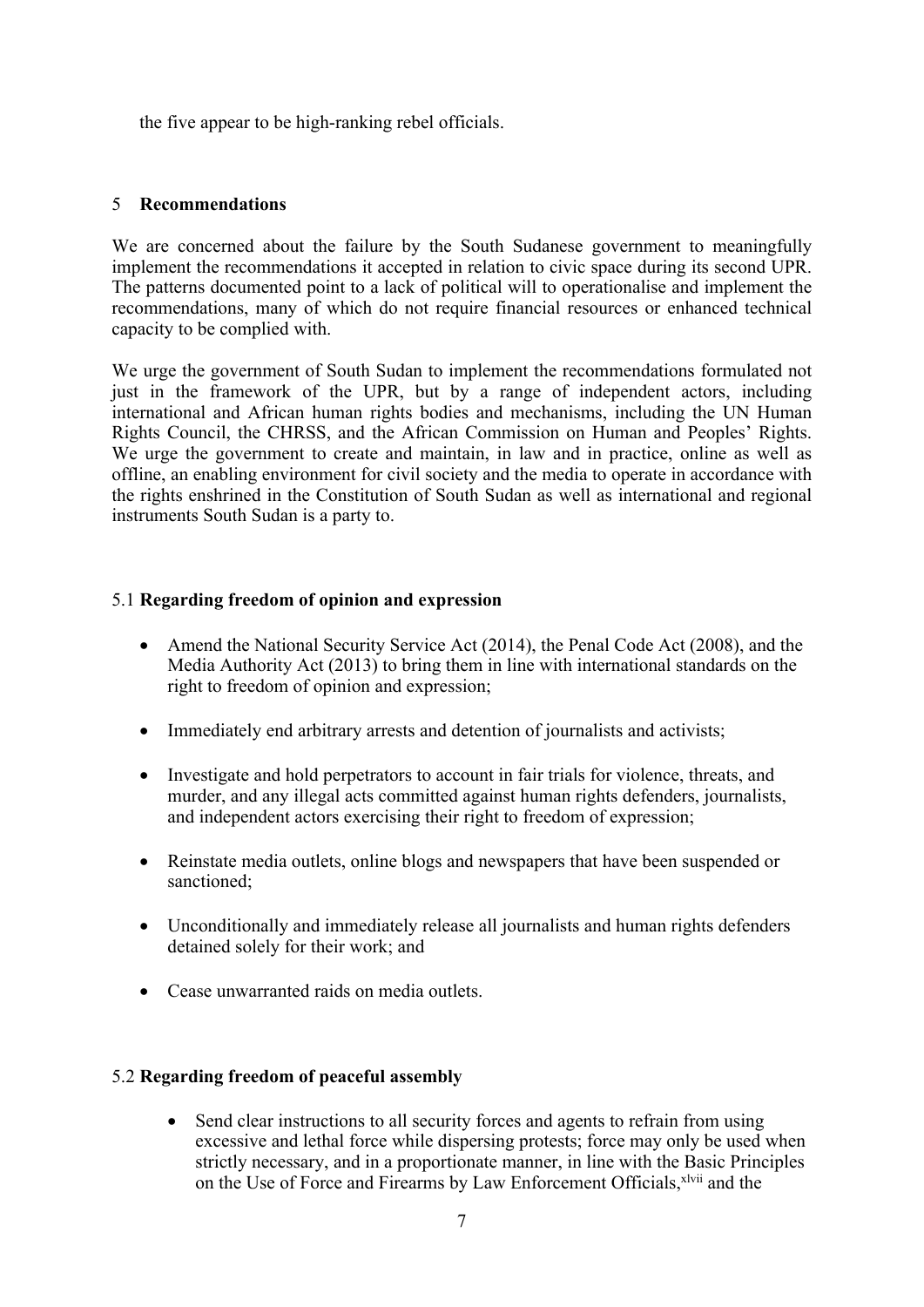principles for the for the proper managemen<sup>t</sup> of assemblies, as per the joint repor<sup>t</sup> of the Special Rapporteur on the rights to freedom of peaceful assembly and of association and the Special Rapporteur on extrajudicial, summary or arbitrary executions<sup>xlviii</sup>;

- 6 Ratify and accede to the International Covenant on Civil and Political Rights; and
- 6 Initiate swift, thorough, transparent and effective investigations into all instances of illegally detained activists and civil society actors.

# 5.3 **Regarding freedom of association**

- 6 Amend the Non-Governmental Act (2016), to bring it in line with international standards;
- 6 Investigate the deaths of aid workers and HRDs;
- e In line with Article 25 (1) of the Constitution, allow the formation of independent trade unions; and
- e Ratify the International Convention on the Protection on All Persons from Enforced Disappearances.

iii DefendDefenders, "Report submitted to the 66th Ordinary Session of the African Commission on Human and Peoples' Rights", 5 May 2020, [https://defenddefenders.org/wp-content/uploads/2020/05/Bi-annual-report-to-](about:blank)[ACHPR66.pdf](about:blank), Accessed 2 June 2021.

iv Jurist, "South Sudan to begin establishing hybrid court, institutions for transitional justice" 2 February 2021, https://www.jurist.org/news/2021/02/south-sudan-to-begin-establishing-hybrid-court- institutions-fortransitional-justice/, Accessed 1 June 2021.

<sup>i</sup> Reliefweb, "Statement from the Transitional Justice Working Group (TJWG) on National Dialogue and the launch of the Technical Committee of the Commission for Truth, Reconciliation and Healing", 19 December 2016, [https://reliefweb.int/report/south-sudan/statement-transitional-justice-working-group-tjwg-national](about:blank)[dialogue-and-launch](about:blank), Accessed 1 June 2021.

ii DW, "South Sudan lawmakers consider keeping President Kiir until 2021," <sup>4</sup> July 2018, [https://www.dw.com/en/south-sudan-lawmakers-consider-keeping-president-kiir-until-2021/a-44527826](about:blank), Accessed 1 June 2021.

v DefendDefenders, "Reflections on the  $46<sup>th</sup>$  session of the UN Human Rights Council", 2 April 2021, [https://defenddefenders.org/reflections-on-the-46th-session-of-the-un-human-rights-council/](about:blank), Accessed 2 June 2021.

<sup>&</sup>lt;sup>vi</sup> <https://monitor.civicus.org/country/south-sudan/>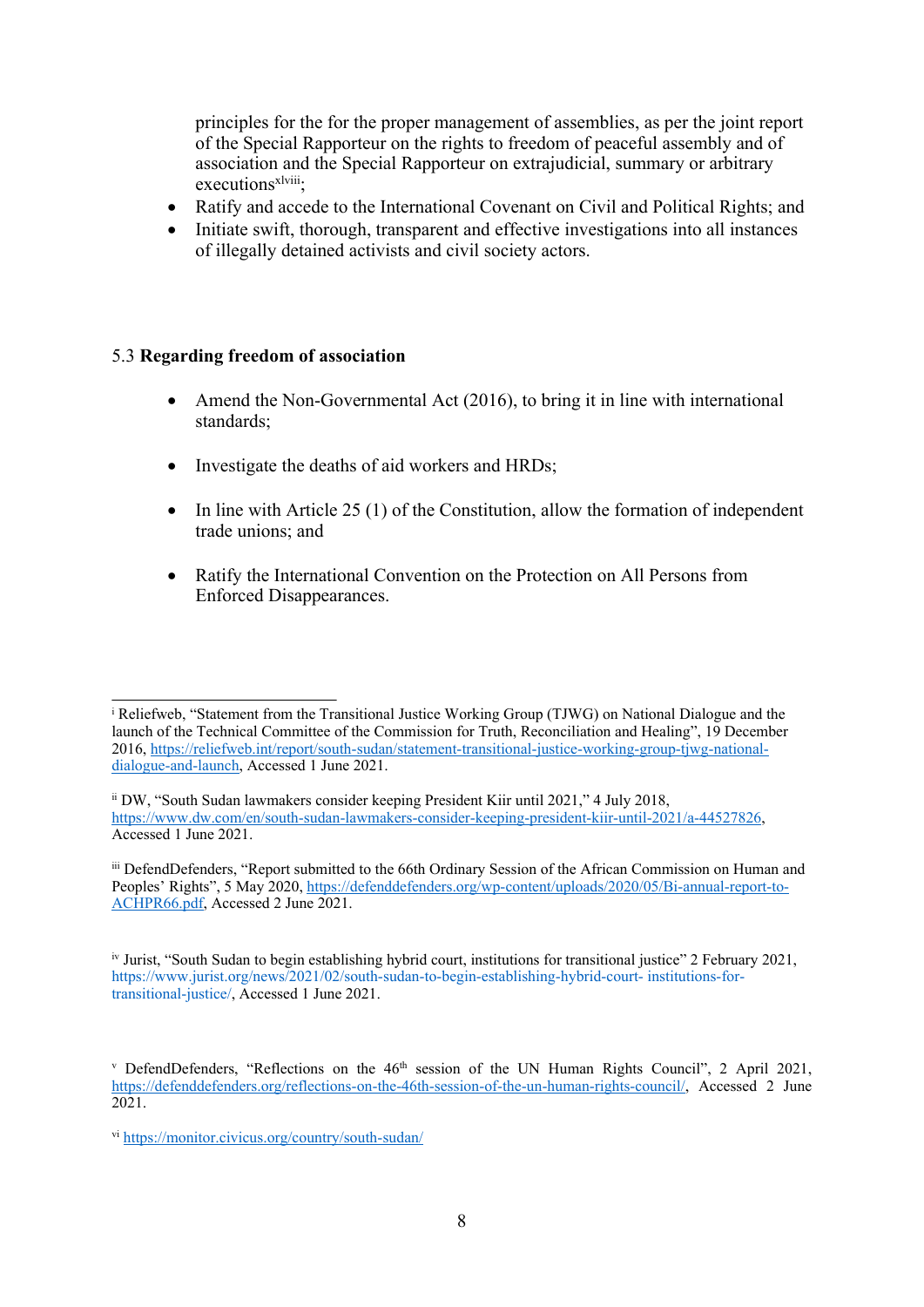vii Constitute, "South Sudan's Constitution of 2011 with Amendments through 2013", 28 March 2017, [https://www.fd.uc.pt/g7+/pdfs/South\\_Sudan.pdf](about:blank), Accessed 1 June 2021.

viii Deutsche Welle, "South Sudan's independent media under pressure", 9 July 2019, <https://www.dw.com/en/south-sudans-independent-media-under-pressure/a-49521449>, Accessed 2 July 2021.

ix Penal Code Act (2008), Article (27) "Publishing or Communicating False Statements Prejudicial to Southern Sudan."

<sup>x</sup> United Nations, "Report of the Working Group on the Universal Periodic Review", 8 March 2017, [https://documents-dds-ny.un.org/doc/UNDOC/GEN/G17/053/65/PDF/G1705365.pdf?OpenElement](about:blank), Accessed 1 June 2021.

<sup>xi</sup> Eye Radio, "Activist Moses Monday released", 27 June 2020, [https://eyeradio.org/activist-moses-monday](about:blank)[released/](about:blank), Accessed 24 June 2021.

xii Human Rights Watch, "Witness: Silencing Dissent in South Sudan", <sup>14</sup> December 2020, https://www.hrw.org/news/2020/12/14/witness-silencing-dissent-south-sudan, Accessed 1 June 2021.

xiii Amnesty International, "South Sudan: Rampant abusive surveillance by NSS instils climate of fear" <sup>2</sup> February 2021, https://www.amnesty.org/en/latest/news/2021/02/south-sudan-abusive- surveillance-by-nationalsecurity-service-climate-of-fear/, Accessed 1 June 2021.

xiv DefendDefenders, "Targeted but Not Deterred: Human rights defenders fighting for justice and peace in South Sudan," 19 May 2020, https://defenddefenders.org/targeted-but-not-deterred-human- rights-defendersfighting-for-justice-and-peace-in-south-sudan/, Accessed 1 June 2021.

xv Committee to Protect Journalists, "Journalists harassed, detained, and sentenced to jail in South Sudan", 5 November 2020, [https://cpj.org/2020/11/journalists-harassed-detained-and-sentenced-to-jail-in-south-sudan/](about:blank), Accessed 24 June 2021.

xvi Committee to Protect Journalists, "Journalists harassed, detained, and sentenced to jail in South Sudan", <sup>5</sup> November 2020, [https://cpj.org/2020/11/journalists-harassed-detained-and-sentenced-to-jail-in-south-sudan/](about:blank), Accessed 24 June 2021.

xvii Reporters Without Borders, "South Sudan : Journalist tortured and left for dead in Juba cemetery", <sup>11</sup> October 2016, [https://rsf.org/en/news/south-sudan-journalist-tortured-and-left-dead-juba-cemetery](about:blank), Accessed 1 June 2021.

xviii Committee to Protect Journalists, "Isaac Vuni killed", 26 September 2016, [https://cpj.org/data/people/isaac](about:blank)[vuni/](about:blank), Accessed 1 June 2021.

xix Reuters, "U.S. journalist among 19 killed in South Sudan fighting: rebels", 26 August 2017, [https://www.reuters.com/article/us-southsudan-unrest-idUSKCN1B60M6](about:blank), Accessed 1 June 2021.

xx Reuters, South Sudan authorities shut down popular radio station, 11 November 2016, [https://www.reuters.com/article/us-southsudan-security-idUSKBN1360YF](about:blank), Accessed 1 June 2021.

xxi Africa News, "S. Sudan radio closed over '28-seconds Machar interview' reopens today", 19 November 2017, [https://www.africanews.com/2016/11/19/s-sudan-radio-closed-over-28-seconds-machar-interview-reopens](about:blank)[today//](about:blank), Accessed 1 June 2021.

xxii Reporters Without Borders, "Al-Jazeera English suspended in South Sudan", 3 May 2017, [https://rsf.org/en/news/al-jazeera-english-suspended-south-sudan](about:blank), Accessed 1 June 2021.

xxiii Committee to Protect Journalists, South Sudan suspends broadcast of UN-backed radio station, 9 March 2018, [https://cpj.org/2018/03/south-sudan-suspends-broadcast-of-un-backed-radio/](about:blank), Accessed 1 June 2021.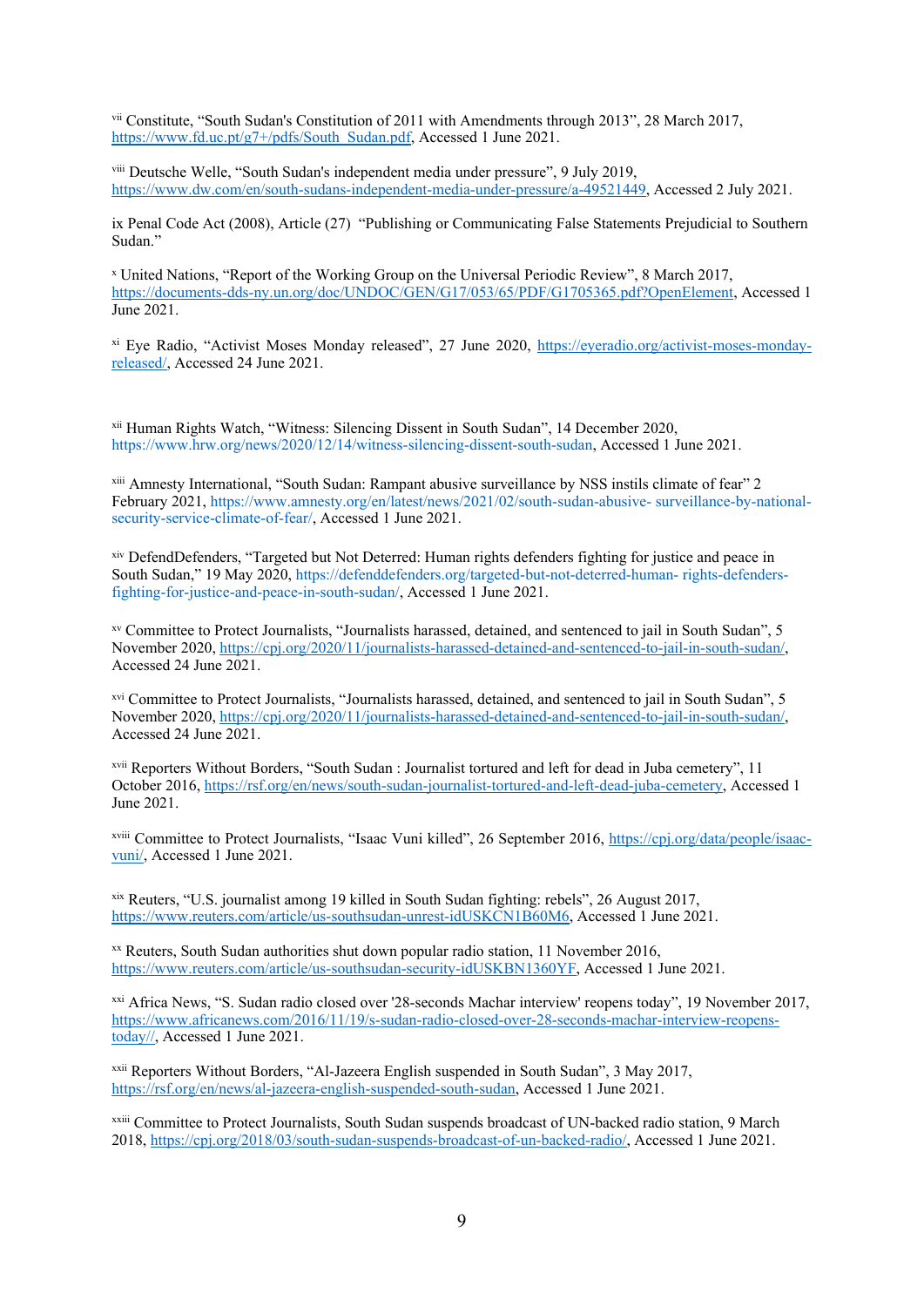xxiv DefendDefenders, "Overview of the Human Rights Situation in the East and Horn of Africa April – October

2016", October 2016, [https://www.defenddefenders.org/wp-content/uploads/2016/10/ACHPR-report-](about:blank)[October-2016.pdf](about:blank), Accessed 1 June 2021.

xxv Committee to Protect Journalists, "South Sudan authorities order independent newspaper to close", 15 September 2016, [https://cpj.org/2016/09/south-sudan-authorities-order-independent-newspape/](about:blank), Accessed 1 June 2021.

xxvi Committee to Protect Journalists, "South Sudan authorities block access to at least four media websites", 20 July 2017, [https://cpj.org/2017/07/south-sudan-authorities-block-access-to-at-least-f/](about:blank), Accessed 1 June 2021.

xxvii Committee to Protect Journalists, South Sudanese media regulator bars newspaper from covering Sudan crisis, 18 January 2019, [https://cpj.org/2019/01/south-sudanese-media-regulator-bars-newspaper-from/](about:blank), Accessed 1 June 2021.

xxviii Human Rights Watch, "South Sudan: Free Detained Editor," 19 July 2019, https://www.hrw.org/news/2019/07/19/south-sudan-free-detained-editor, Accessed 1 June 2021.

xxix Reuters, "South Sudan media regulator bans press groups, raising censorship fears", <sup>1</sup> November 2017, [https://www.reuters.com/article/us-southsudan-media/south-sudan-media-regulator-bans-press-groups-raising](about:blank)[censorship-fears-idUSKBN1D1566](about:blank), Accessed 1 June 2021.

<sup>xxx</sup> The Intercept, "New Nation, Long War", 10 June 2016, [https://theintercept.com/2016/06/10/we-can](about:blank)[assassinate-you-at-any-time-journalists-face-abduction-and-murder-in-south-sudan/](about:blank), Accessed 1 June 2021.

xxxi Committee to Protect Journalists, "CPJ condemns South Sudan'<sup>s</sup> expulsion of Associated Press reporter", <sup>7</sup> December 2016, [https://cpj.org/2016/12/cpj-condemns-south-sudans-expulsion-of-associated/](about:blank), Accessed 1 June 2021.

xxxii Constitute, "South Sudan's Constitution of 2011 with Amendments through 2013", 28 March 2017, [https://www.fd.uc.pt/g7+/pdfs/South](about:blank)\_[Sudan.pdf](about:blank), Accessed 1 June 2021.

xxxiii Freedom House, "South Sudan- Freedom in the World 2019", 21 May 2019, [https://www.justice.gov/eoir/page/file/1164406/download](about:blank), Accessed 2 June 2021.

xxxiv Amnesty International UK, "South Sudan: Peaceful protesters harassed and intimidated by authorities - new briefing"18 July 2019, [https://www.amnesty.org.uk/press-releases/south-sudan-peaceful-protesters-harassed](about:blank)[and-intimidated-authorities-new-briefing](about:blank), Accessed 2 June 2021.

xxxvxxxv Amnesty International UK, "South Sudan: Peaceful protesters harassed and intimidated by authorities new briefing"18 July 2019, [https://www.amnesty.org.uk/press-releases/south-sudan-peaceful-protesters](about:blank)[harassed-and-intimidated-authorities-new-briefing](about:blank), Accessed 2 June 2021.

xxxvi Eye Radio, "Bor authorities warn against protests over Sherikat shooting" 4 June 2020, [https://eyeradio.org/bor-authorities-warn-against-protests-over-sherikat-shooting/](about:blank), Accessed 24 June 2021.

<sup>xxxvii</sup> South Sudan Friendship Press, "Mobil roundabout protestors released without charge" 30 March 2021, https://www.s-sfp.com/post/mobil-roundabout-protestors-released-without-charge, Accessed 7 June 2021.

xxxviii Reuters, "South Sudan media regulator bans press groups, raising censorship fears", <sup>1</sup> November 2017, [https://www.reuters.com/article/us-southsudan-media/south-sudan-media-regulator-bans-press-groups-raising](about:blank)[censorship-fears-idUSKBN1D1566](about:blank), Accessed 1 June 2021.

xxxix Freedom House, "South Sudan- Freedom in the World 2020", 4 March 2020, [https://freedomhouse.org/country/south-sudan/freedom-world/2020](about:blank), Accessed 2 June 2021.